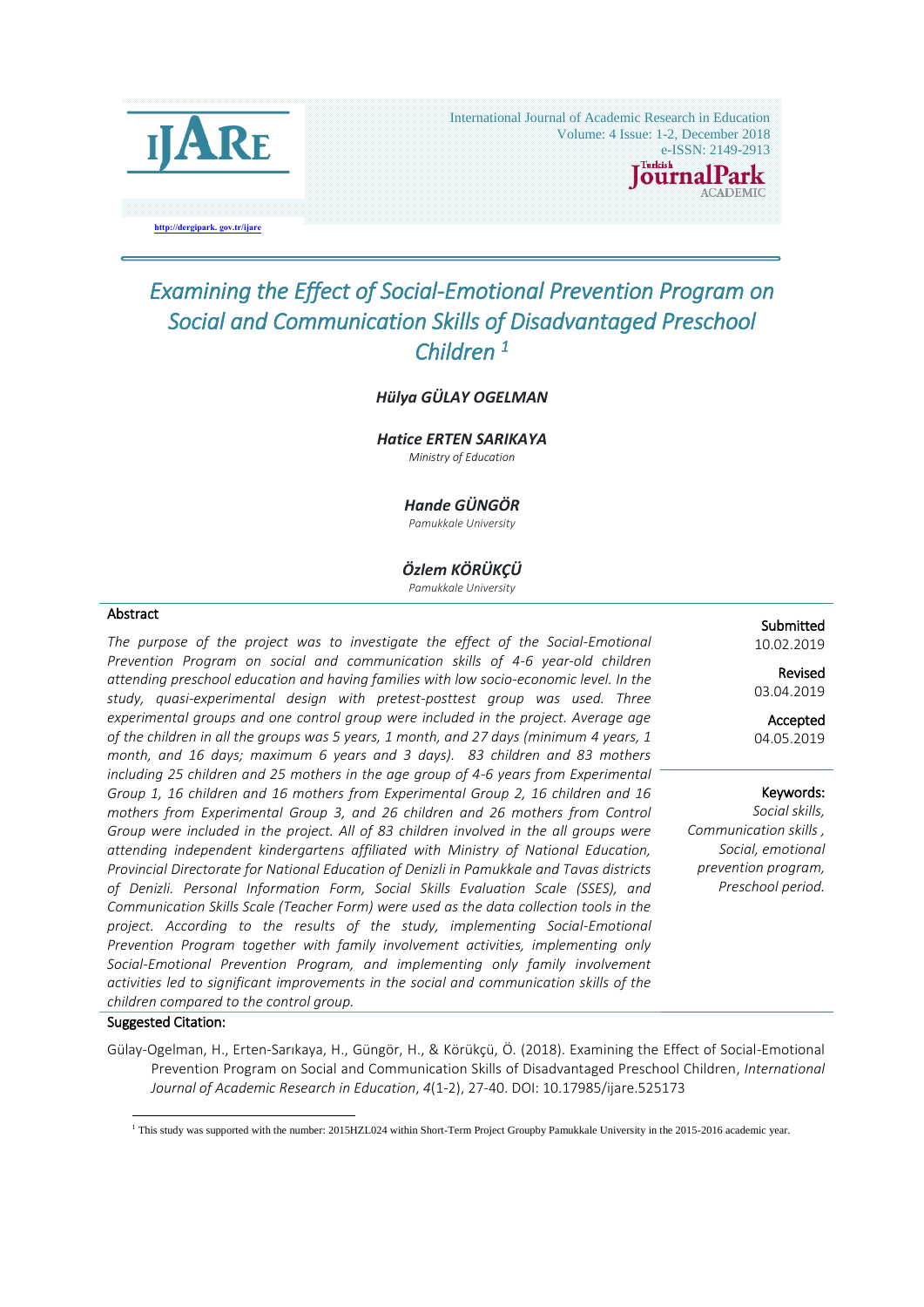# INTRODUCTION

Social and emotional skills are important skills that are required to be supported in the preschool period. Fundamental emotional skills in the preschool period are recognition of emotions, understanding of emotions, expression of emotions, and regulation of emotions. On the other hand, social skills are skills that assist in establishing healthy relationships with other people such as obeying the rules, establishing positive relationships, taking responsibilities, being sensitive towards others, and controlling negative emotions. Emotional skills are associated with social skills. In other words, children, who are social beings in the society and have less behavioral problems, are the children with high level of emotional skills (Ramazan and Ünsal, 2012; Saltalı, 2013).

Social and emotional incompetence is more widespread in children raised in risky environmental settings including divorced parents, starvation, homelessness, neglect, hostile or inconsistent parental practices, and parents' psychological problems. In the literature, the prevalence of severe emotional/behavioral problems in children varies between 5% and 26% (Brauner and Stephens, 2006). Problems associated with social and emotional incompetence may cause academic problems, dropping out school, substance abuse, crime, and violence in the following years (Tremblay, Pagani-Kurtz, Mâsse, Vitaro and Pihl, 1995).

Three types of applications are performed for children suffering from behavioral problems due to social and emotional incompetence: social skill training, the use of behavioral enhancement for increasing the adjustment, and parental training. Social skill training is a program developed for children with deficiency of social skills and peer relationship problems due to internalization and externalization problems. Behavioral enhancement is a game-like technique which firstly starts with principle requests for children who do not obey the rules and requests and describes desired behavior after three or four requests. Parental training programs are the programs that enhance the competence levels of parents (Merrell, 1996).

The need for programs aiming at enhancing emotional and social skills of individuals and decreasing violence and aggression has increased especially during last decade. The studies have reported an increase in number of negative behaviours such as aggression and bullying in the schools. Due to various reasons, children can have deficiencies in skills such as sharing, waiting their turn, listening, showing empathy, showing tolerance, cooperating, expressing their emotions properly, and coping with failure. Therefore, it is crucial to develop programs that will enable children to develop successful peer relations at early ages and support them to be socially and emotionally compatible and happy individuals. A number of studies have revealed that social and emotional learning lying behind such programs enables children to acquire emotional and social skills at early ages such as anger management, emotional regulation, expressing emotions properly, empathising, showing tolerance, sharing, helping each other, playing together, adjusting, cooperating, using words of courtesy, solving their social problems unaggressively, and protecting their friends (Elias, Parker, Kash, Weissberg, & O'Brien, 2008; Kam, Greenberg, & Kusche, 2004).

Many programs have been developed abroad for children with social and emotional incompetence in the preschool period and they include Fun Friends, PATHS (Promoting Alternative Thinking Strategies), Strong Start, and Incredible Years. Being developed for enhancing social-emotional competences of children and decreasing their emotional-behavioral problems, these programs are comprehensive programs that include the involvements of children, family, and teacher. In Turkey, researchers also develop programs to improve the social skills of preschool children (Alp, 2016; Aslan, 2008; Ekinci-Vural, 2006; Göktaş, 2015; Özdemir-Topaloğlu, 2013; Polat and Dilli, 2015; Uysal and Kaya-Balkan, 2015). In addition to these programs that include involvements of children and parents, other programs covering only the parental training are present, as well (Sayın, 2014).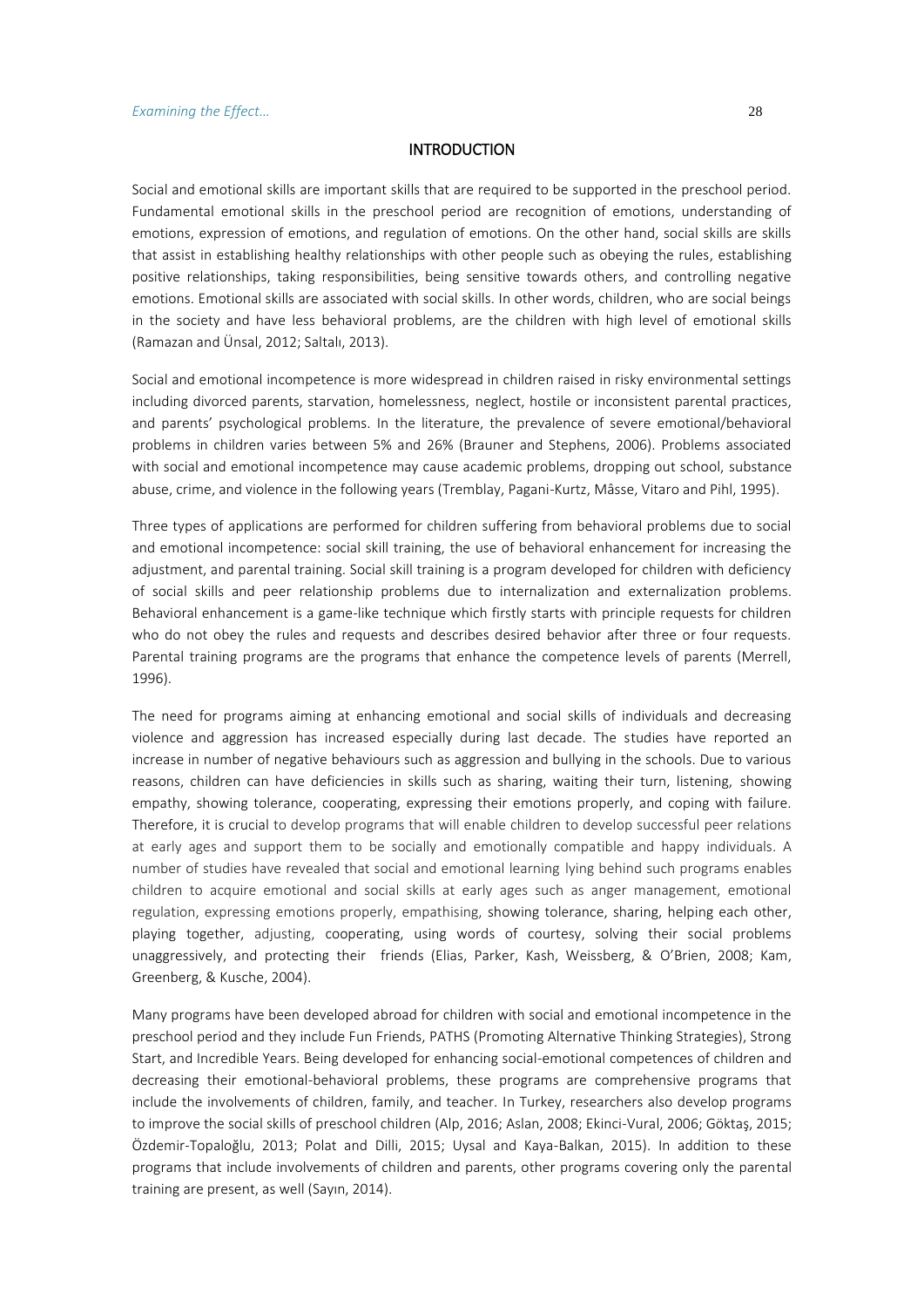In recent years, behavior patterns that may harm social and school adjustment of preschool children such as aggression and peer violence have increased. This increase is associated with several problems, in which families can be directly effective, such as changing family structure, various familial problems, and negative parental attitudes. In response to this change and increasing problematic behaviours, it is important to develop intervention program for children in the preschool period, when significant foundations are laid in the life, and their parents , to increase projects, and follow up longitudinally applications in terms of developing countries such as Turkey in particular (Göktaş, 2015; Gülay Ogelman, 2017).

In the present study, the Social-Emotional Prevention program developed by Stefan (2012) was used. The Social Emotional Prevention Program (SEP) is a versatile early prevention program. The program developed in Romania aims to increase the social and emotional competence of preschool children. Family involvement is also included in the program. The purpose of family involvement is to inform parents about their children's social and emotional development and to provide to develop positive disciplinary strategies. The program has been developed for children of disadvantaged families (low income level, multi-children, migration, divorce, maternal depression, etc.) (Stefan, 2012). SEP was developed as a community-based intervention in line with recommended prevention strategies emphasizing the implementation of such programs to larger group of children (Conroy, Stichter, Daunic, & Haydon, 2008. Cited by: Stefan,2012, p.321). The underlying assumption is that majority of the children, who could benefit mostly from participating into prevention programs in the preschools, do not show patterns of clinical level symptoms, but they might be at risk in the future if they continue to display these behaviours (Stefan,2012, p.321).

## *The aim of the study*

The program was preferred since it was developed especially for the purpose of preventing the socialemotional incompetence. The aim of this study was to examine the effect of Social-Emotional Prevention Program on social and communication skills of 4-6 year-old children, who attended preschool education and had families with low socio-economic level. In accordance with this purpose, the research questions are as follows:

1. Does the Social-Emotional Prevention Program applied both in the school and at home have a significant effect on social skills of 4-6 year-old children in the experimental group 1?

2. Does the Social-Emotional Prevention Program applied both in the school and at home have a significant effect on communication skills of 4-6 year-old children in the experimental group 1?

3. Does the Social-Emotional Prevention Program applied only in the school have a significant effect on social skills of 4-6 year-old children in the experimental group 2?

4. Does the Social-Emotional Prevention Program applied only in the school have a significant effect on communication skills of 4-6 year-old children in the experimental group 2?

5. Does the family involvement activities applied only at home have a significant effect on social skills of 4-6 year-old children in the experimental group 3?

6. Does the family involvement activities applied only at home have a significant effect on communication skills of 4-6 year-old children in the experimental group 3?

## METHOD

In the project conducted on implementation of Social Emotional Prevention Program among 4-6 year-old children, the quasi-experimental design with pretest-posttest group was used as the study method. The random design with pretest and posttest control group is one of the most frequently used experimental designs in the education and psychology. Experimental design is defined as research designs used for finding out the cause and effect relationships between variables (Büyüköztürk, 2007). On the other hand, the aim of quasi-experimental design is also the same as experimental design. The difference between them is that control and experimental groups are selected with measurements instead of random selection in the quasi-experimental design (Ekiz, 2003; Karasar, 2006). There are three experimental groups and one control group within the scope of the project.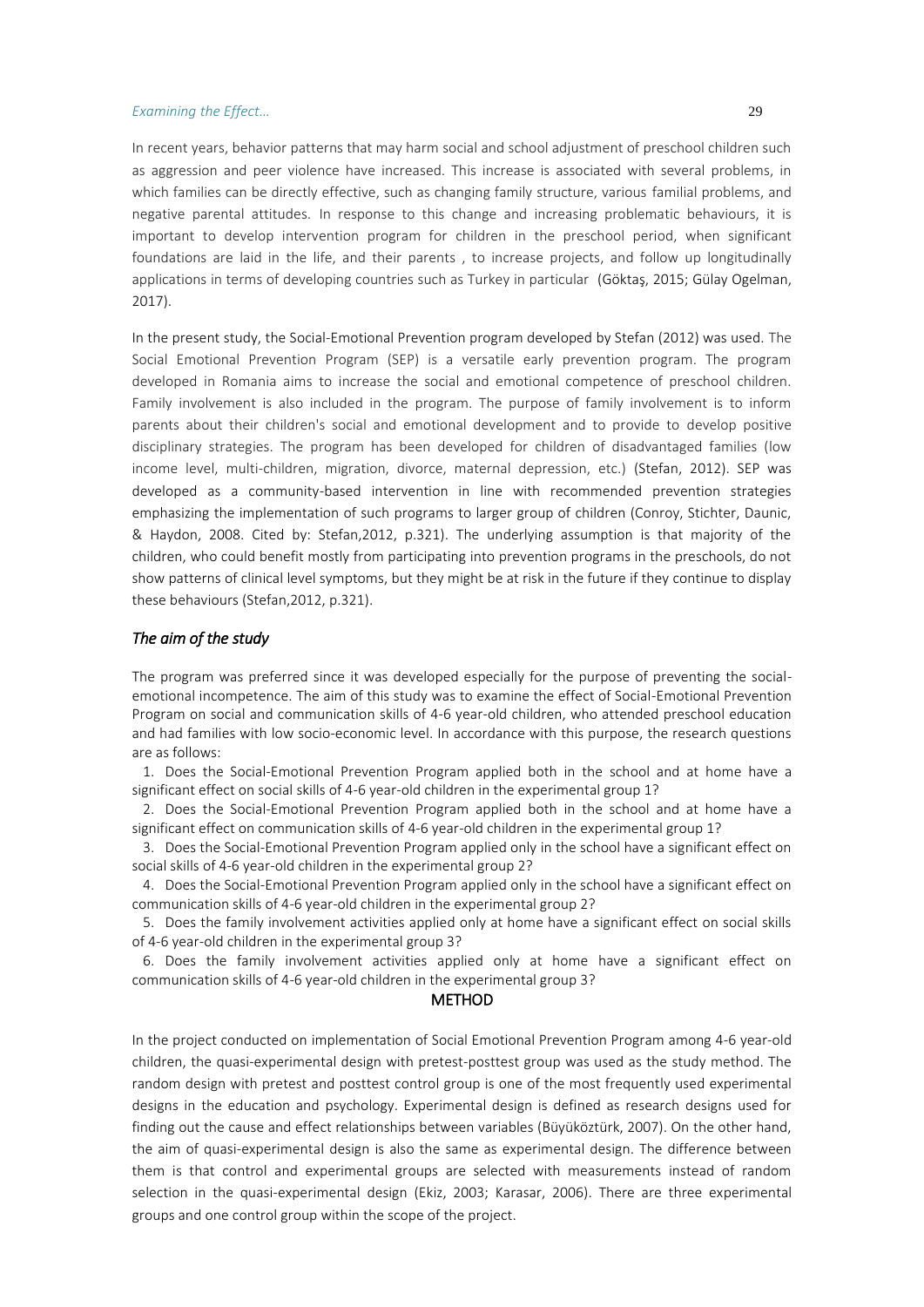#### Study Groups

The schools, where the study was conducted, were selected by using convenience sampling in order for the study to accelerate and gain practicability (Yıldırım & Şimşek, 2006). Necessary permissions were obtained from Ministry of National Education, Provincial Directorate for National Education of Denizli. There were three experimental groups and one control group in the project. All of 83 children in all the groups attended independent kindergartens affiliated with Provincial Directorate for National Education of Denizli under Ministry of Education in Pamukkale and Tavas districts of Denizli city. The average age of the children was 5 years, 1 month, and 27 days (minimum 4 years, 1 month and 16 days, and maximum 6 years and 3 days).

*The experimental group 1* included 25 children in the age group of 4 and 6 years and 25 mothers. The experimental group 2 included 16 children and 16 mothers. The experimental group 3 included 16 children and 16 mothers and the control group included 26 children and 26 mothers. A total of 83 children and 83 mothers were included in the project. The children who were residing in Pamukkale, Merkezefendi and Tavas districts, had families with low socio-economic level, and were disadvantaged due to various reasons were determined by visiting schools. Two independent kindergartens were detected in Pamukkale and Tavas districts as a result of the interviews made with the administrators and teachers.

According to the study groups, the conditions creating disadvantages for the children can be summarized as follows: the father of one of 25 children in the experimental group 1 was receiving psychological treatment and there was domestic violence. One of the children was born prematurely and domestic violence was observed in that child's home. One of the children had an extended family in which three generations were all living together. Parents of two children got divorced and these children were living with their mothers. A child had introversion as in parents and the family members were very quiet and could not interact with their environment.

One of 16 children in *the experimental group 2* was one of premature triplet siblings and another child was one of twin siblings with speech problems. Parents of three children in the same group got divorced and these children were living with their mothers. One of the children had the father in prison and one other child had behavioral disorders of stuttering and nail biting. Three children had an extended family, in which three generations were living together, with many siblings.

Parents of one of 16 children in *the experimental group 3* got divorced, three children had their mother and father living separately, and fathers of two children were committing violence to their mothers.

Parents of three of 26 children in *the control group* got divorced, fathers of three children were committing violence to the mother, and two children had an extended family. The teachers stated that all of these disadvantaged children in the study groups had common problems such as aggression, failing to obey instructions, oppressive behavior towards their peers, not participating in games, and lack of school adjustment. The children in the experimental group 1 were subjected to Social Emotional Prevention Program in the school and family involvement activities at home. Those the experimental group 2 were subjected to only the Social Emotional Prevention Program in the school and no family involvement activities were carried out at home. In the experimental group 3, family involvement activities were applied at home, but the Social Emotional Prevention Program was not applied at school. In the control group, no program was applied in the school and at home.

The distribution of the study groups based on sex was as follows: the experimental group 1 included 8 girls (32.0%) and 17 boys (68.0%); the experimental group 2 included 10 girls (62.5%) and 6 boys (37.5%); the experimental group 3 included 7 girls (43.8%) and 9 boys (56.3%); and control group included 14 girls (53.8%) and 12 boys (46.2%).

The distribution of the mothers in terms of their educational level was as follows: 5(20.0%) of the mothers in the experimental group 1 were primary school graduate, 16 (64.0%) were secondary school graduate, and 4 (16.0%) were high school graduate. Eight (50.0%) of the mothers in the experimental group 2 were primary school graduate, 7 (43.8%) were secondary school graduate, and 1 (6.3%) was high school graduate. One (6.3%) of the mothers in the experimental group 3 was illiterate, 9 (56.3%) were primary school graduate, 3 (18.8%) were secondary school graduate, 2 (12.5%) were high school graduate, and 1 (6.3%) had a bachelor's degree. Two (7.7%) of the mothers in the control group were illiterate, 15 (57.7%) primary school graduate, 4 (15.4%) were secondary school graduate, 4 (15.4%) were high school graduate, and 1 (3.8%) had a bachelor's degree.

The distribution of the fathers in terms of their educational level was as follows: 2 (8.0%) of the fathers in the experimental group 1 were primary school graduate, 5 (20.0%) were secondary school graduate, and 18 (72.0%) were high school graduate. Six (37.5%) of the fathers in the experimental group 2 were primary school graduate, 3 (18.8%) were secondary school graduate, and 7 (43.8%) were high school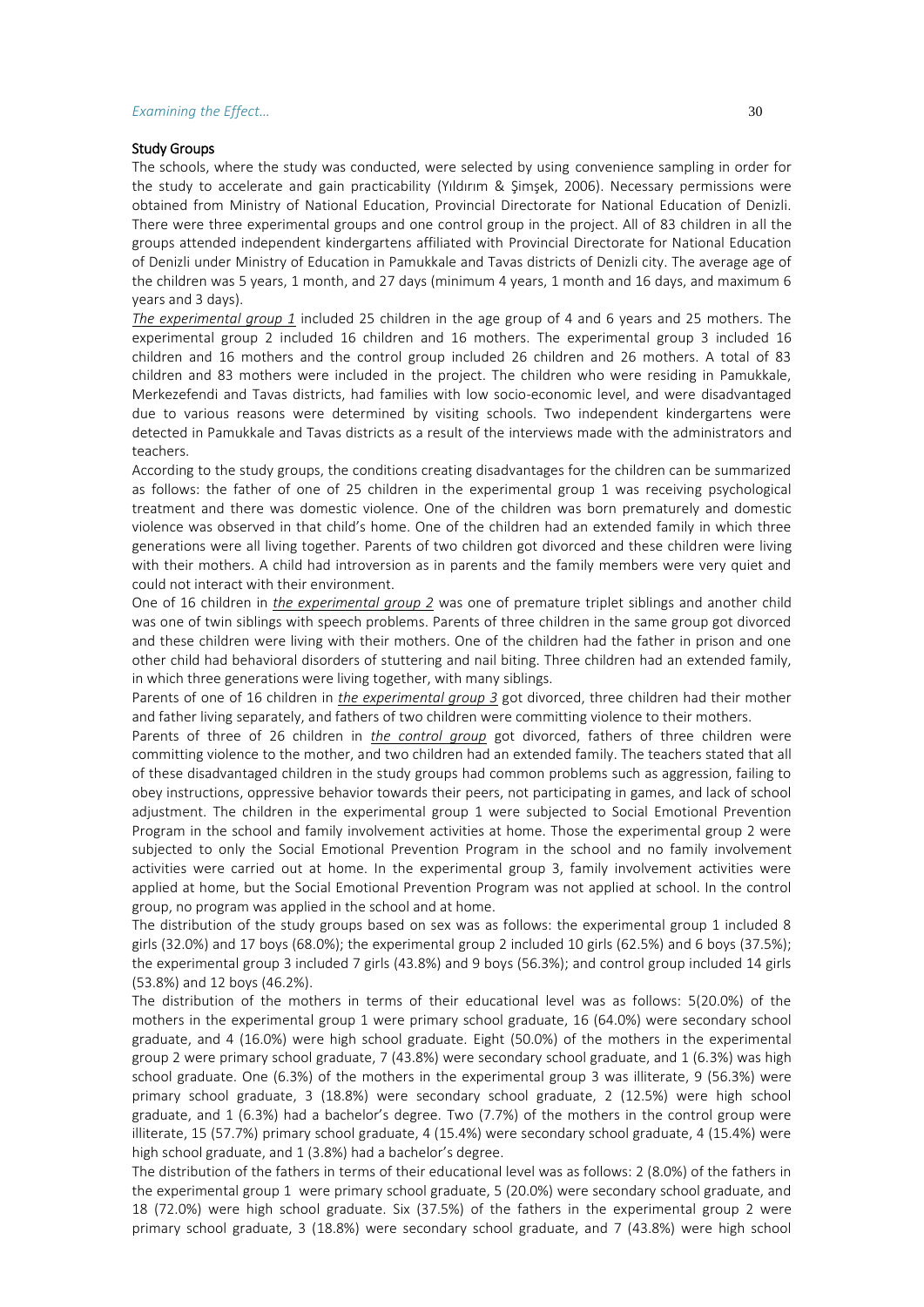graduate. Two (12.5%) of the fathers in the experimental group 3 were literate, 5 (31.3%) were primary school graduate, 3 (18.8%) were secondary school graduate, 4 (25.0%) were high school graduate, and 2 (12.5%) had a bachelor's degree. One (3.8%) of the fathers in the control group was literate, 18 (69.2%) primary school graduate, 1 (3.8%) were secondary school graduate, and 6 (23.1%) were high school graduate.

The distribution of the mothers in terms of their age groups was as follows: 5 (20.0%) of the mothers in the experimental group 1 were aged between 20-30 years, 16 (64.0%) were aged between 31-40 years, and 4 (16.0%) were in the age group of 41 years and over. 8 (50.0%) of the mothers in the experimental group 2 were aged between 20-30 years and 8 (50.0%) were aged between 31-40 years. 8 (50.0%) of the mothers in the experimental group 3 were aged between 20-30 years and 8 (50.0%) were aged between 31-40 years. 3 (11.5%) of the mothers in the control group were aged between 20-30 years, 21 (80.8%) were aged between 31-40 years, and 2 (7.7%) were in the age group of 41 years and over.

The distribution of the fathers in terms of their age groups was as follows: 3 (12.0%) of the fathers in the experimental group 1 were aged between 20-30 years, 18 (72.0%) were aged between 31-40 years , and 4 (16.0%) were in the age group of 41 years and over. Five (31.3%) of the fathers in the experimental group 2 were aged between 20-30 years and 11 (68.8%) were aged between 31-40 years. One (6.3%) of the fathers in the experimental group 3 was aged between 20-30 years, 12 (75.0%) were aged between 31-40 years, and 3 (16.8%) were in the age group of 41 years and over. Three (11.5%) of the fathers in the control group were aged between 20-30 years, 17 (65.4%) were aged between 31-40 years, and 6 (23.1%) were in the age group of 41 years and over.

The distribution of the mothers in terms of their employment status was as follows: Twenty three (92.0%) of the mothers in the experimental group 1 were housewife and 2 (8.0%) were self-employed. Twelve (75.0%) of the mothers in the experimental group 2 were housewife and 4 (25.0%) were worker. Thirteen (81.3%) of the mothers in the experimental group 3 were housewife and 3 (18.8%) were worker. Sixteen (61.5%) of the mothers in the control group were housewife and 10 (38.5%) were worker.

The distribution of the fathers in terms of their employment status was as follows: Four (16.0%) of the fathers in the experimental group 1 were worker, 5 (20.0%) were civil servant, 15 (60.0%) were selfemployed, and 1 (4.0%) was retired. 12 (75.0%) of the fathers in the experimental group 2 were worker, 2 (12.5%) were self-employed, 1 (6.3%) was unemployed, and 1 (6.3%) was civil servant. Nine (56.3%) of the fathers in the experimental group 3 were worker, 2 (12.5%) civil servant, and 5 (31.3%) were selfemployed. One (3.8%) of the fathers in the control group was unemployed, 12 (46.2%) were worker, 3 (11.5%) were civil servant, and 10 (38.5%) were self-employed.

The distribution of the study groups in terms of number of sibling was as follows: Six (24.0%) children in the experimental group 1 had no sibling, 14 (56.0%) had one sibling, 4 (16.0%) had two siblings, and 1 (4.0%) had three or more siblings. Three (18.8%) children in the experimental group 2 had no sibling, 8 children (50.0%) had one sibling, 4 (25.0%) had two siblings, and 1 (6.3%) had three or more siblings. Three (18.8%) children in the experimental group 3 had no sibling, 7 (43.8%) had one sibling, 3 (18.8%) had two siblings, and 3 (18.8%) had three or more siblings. In the control group 7 children (26.9%) had no sibling, 9 (34.6%) had one sibling, 7 (26.9%) had two siblings, and 3 (11.5%)had three or more siblings .

#### Data Collection Tools

"Personal Information Form, Social Skills Evaluation Scale (SSES), and Communication Skills Scale (Teacher Form)" were used as the measurement tools in the project. The *Personal Information Form* was prepared by the researchers. The form involved information of the children in the experimental and control groups about gender, age, date of birth, birth order, educational status of parents, profession of parents, and siblings.

*Social Skills Evaluation Scale (*SSES*):* It was developed by Avcıoğlu (2007) and its validity and reliability study was conducted. Social Skills Evaluation Scale prepared for measuring the social skills of 4-6 year-old children has 62 items in the five-point Likert type (always (5), often (4), usually (3), slightly (2), and never (1)). Social Skills Evaluation Scale measures nine domains. These domains are stated below:

1. Interpersonal Skills (IS): It is the subscale of interpersonal skills which are important for maintaining interpersonal mutual interaction. It consists of 15 items.

2. Anger Management and Accommodation Skills (AMAS): They refer to the skills assisting individuals for controlling their own and others' anger behaviours in social interaction, as well as providing their easily accommodation to changes. It includes 11 items.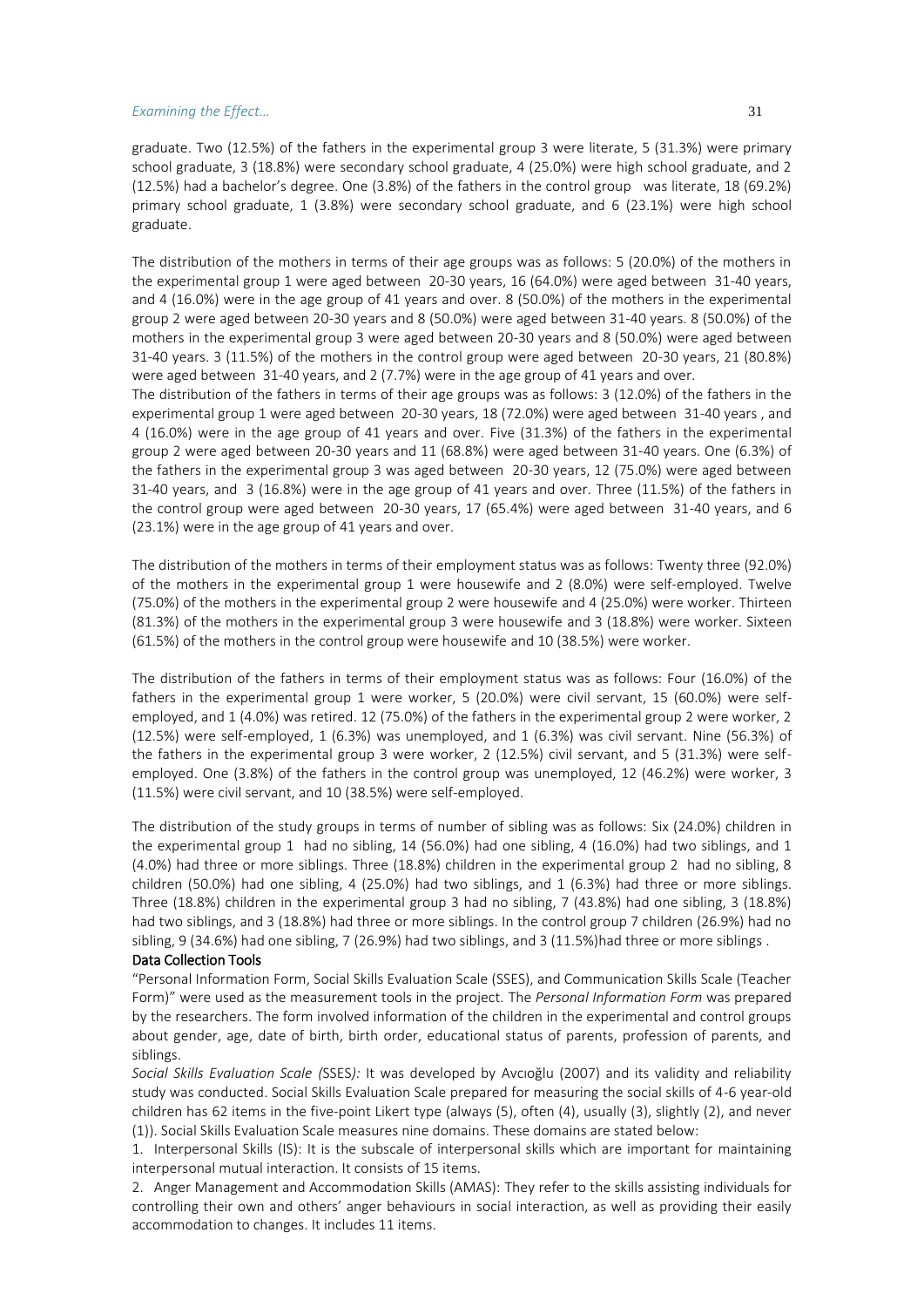3. Coping with Peer Pressure Skills (CWPPS): They refer to the skills assisting individuals for coping with various peer pressures in social interaction. It includes 10 items.

4. Self-Control Skills (SS): They refer to the skills assisting individuals for controlling themselves over their social behaviors. This subscale includes 4 items.

5. Verbal Explanation Skills (VES): They refer to the skills starting and maintaining interactions between the individuals. The subscale of Verbal Explanation skills includes 7 items.

6. Outcome Accepting Skills (OAS): They refer to the skills assisting individuals for accepting various possible outcomes. This subscale includes 4 items.

7. Listening Skills (LS): They refer to the skills starting and maintaining the interaction between the individuals. Listening skills includes 5 items.

8. Purpose Forming Skills (PFS): It is the subscale of the skills providing individuals to form purposes independently from others and also to achieve these purposes. The subscale of Purpose Forming Skills includes 3 items.

9. Task Completing Skills (TCS): They refer to the skills assisting individuals for fulfilling their tasks. This subscale includes 3 items.

The overall scale consists of positive items. In its validity and reliability study, Avcıoğlu (2007) found the test-retest coefficient as r=.83 for the overall scale and between .60 and .98 for the subscales (.98 for Interpersonal Skills, .73 for Anger Management and Accommodation Skills, .82 for Coping with Peer Pressure Skills, .78 for Self-Control Skills, .83 for Verbal Explanation Skills, .73 for Outcome Accepting Skills, .90 for Listening Skills, .79 for Purpose Forming Skills, and .60 for Task Completing Skills). While the internal consistency (Cronbach's alpha) coefficient was found as .98 for the overall scale and as .78 and .95 for the subscales (.95 for Interpersonal Skills, .94 for Anger Management and Accommodation Skills, .92 for Coping with Peer Pressure Skills, .91 for Self-Control Skills, .85 for Verbal Explanation Skills, .95 for Outcome Accepting Skills, .87 for Listening Skills, .78 for Purpose Forming Skills, and .88 for Task Completing Skills).

*Communication Skills Scale (Teacher Form):* It was developed by Önder, Dağal and Şallı (2015). The scale consists of 46 items and four subscales. The subscales of the scale are having active communication, taking into account the value of communication, following the rules of communication, and positive response demonstration. The internal consistency value (Cronbach's alpha value) of the subscales was determined as 0.979 for the subscale of "having active communication"; 0.974 for the subscale of "taking into account the value of communication"; 0.970 for the subscale of "following the rules of communication "; and 0.870 for the subscale of "positive response demonstration". The total score obtained the scale and its subscales is interpreted as highness of the level of communication skills of children (Önder, Dağal and Şallı, 2015).

#### Application

Social Emotional Prevention Program: The Social Emotional Prevention Program (SEP) is a multifocused early prevention program developed by Stefan (2012) in Romania for children of families with disadvantages. Aiming to increase social and emotional competences of preschool children, the program also includes family involvement. The curriculum for children's emotional and social development included teacher-implemented classroom activities. Activities were included in five modules aiming: 1) the development of children's emotional competences (emotion recognition and emotion regulation); and 2) the development of social competences (compliance to rules, problem-solving, and prosocial behaviors such as turn-taking, toy sharing, and cooperating during group play activities). In each module, there are various types of activities (games, drama, language activities, etc.). The sixteen-week program lasts for 39 days.

The application of the project is mentioned below in general terms:

1. The study groups were determined in accordance with the permission of Ministry of National Education.

2. Pretests were applied to the mothers and children in the experimental group 1, experimental group 2 and control group.

3. The teachers and mothers in the experimental group 1 and undergraduate students participating in the applications were trained about the project and its subject.

4. The teachers in the experimental group 2 were trained about the project and its subject.

5. The training program was applied.

6. Posttests were applied to the mothers and children in the experimental group 1, experimental group 2, and control group.

The application of the project for each group was explained below in details: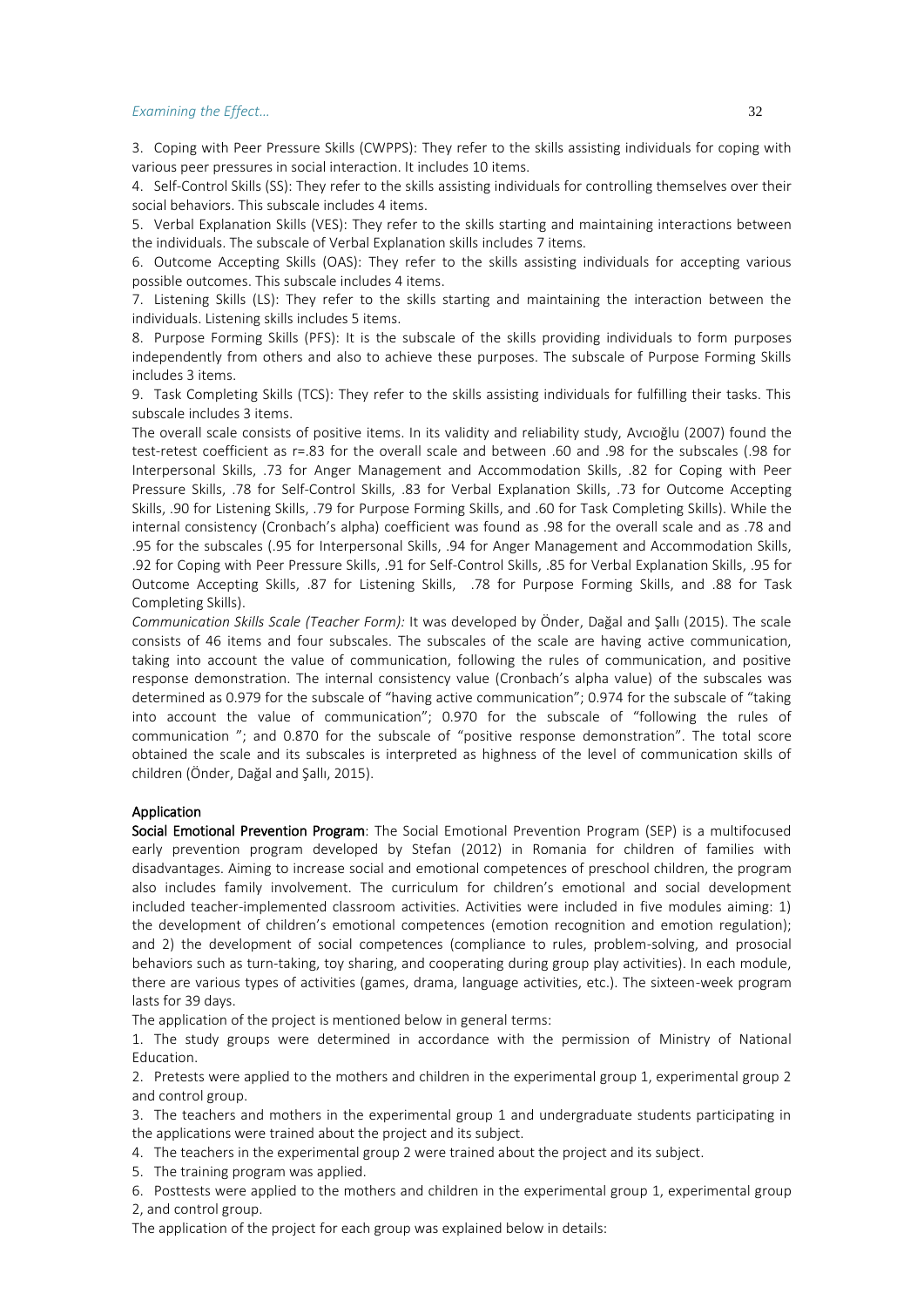The Application in the Experimental group 1: The program was applied both in the class and also family involvement activities were performed at home in the experimental group 1. A 5-day training on emotional development in preschool period, social problem solving in preschool period, and the introduction of Social Emotional Prevention Program was provided to the preschool teachers in this experimental group. The training had a detailed content in accordance with the program (purpose, application, materials, essential points, etc.) and the subjects under its scope (emotional development and social problem solving). Moreover, the mothers of children in this group were provided with a oneday seminar including family involvement activities. In the experimental group 1, the trained teachers applied the program in their own class. Throughout their applications, the project team coordinator, four researchers, and two four-year students of Pamukkale University Preschool Education Department guided the preschool teachers of the experimental group 1.

The Application in the Experimental group 2: In the experimental group 2, the program was only applied in the class and no family involvement activity was implemented. A 5-day training on emotional development in preschool period, social problem solving in preschool period, and the introduction of Social Emotional Prevention Program was provided to the preschool teacher in this experimental group. No training was provided for the mothers. In the experimental group 2, the trained teachers applied the program in their own class. Throughout their applications (as in experimental group 1), the project team coordinator, four researchers, and two four-year students of Pamukkale University Preschool Education Department guided the preschool teachers in this group. The two undergraduate students to make voluntary contribution in the project received the same training as two preschool teachers in the second experimental group. The aim in the experimental group 2 was to reveal whether the activities at the school had an effect in the emotional and social competences or not.

The Application in the Experimental group 3: In the experimental group 3, only the family involvement activities were implemented and no activity was applied in the school. Only a training on family involvement was provided with the teacher in this experimental group. The aim in the experimental group 3 was to reveal whether family involvement activities had an effect on emotional and social competences of the children or not. As the family involvement activity, 22 family involvement activities, which could be implemented by the children together with their mothers at home and were parallel to activities in the school, were prepared.

The Application in the Control Group: The teachers and mothers in the control group was not informed in any way. No program was applied to the children and the mothers.

The implementation of the project began on 15 February and were completed on 18 June 2016. The preschool teachers filled in Personal Information Form, Social Skills Evaluation Scale (SSES), and Communication Skills Scale (Teacher Form) for each child.

#### Data Analysis

The data were analyzed by using SPSS 18.0 packaged software. Since the number of children and mothers remained below 30 in all of the groups, non-parametrical tests were used for the analysis. To compare the scores of the four study groups, Kruskal Wallis H test was used for the unrelated samples; and Wilcoxon Signed Rank Test for the related measurements was used for intra-group comparison of the pretest and posttest measurements of the study groups.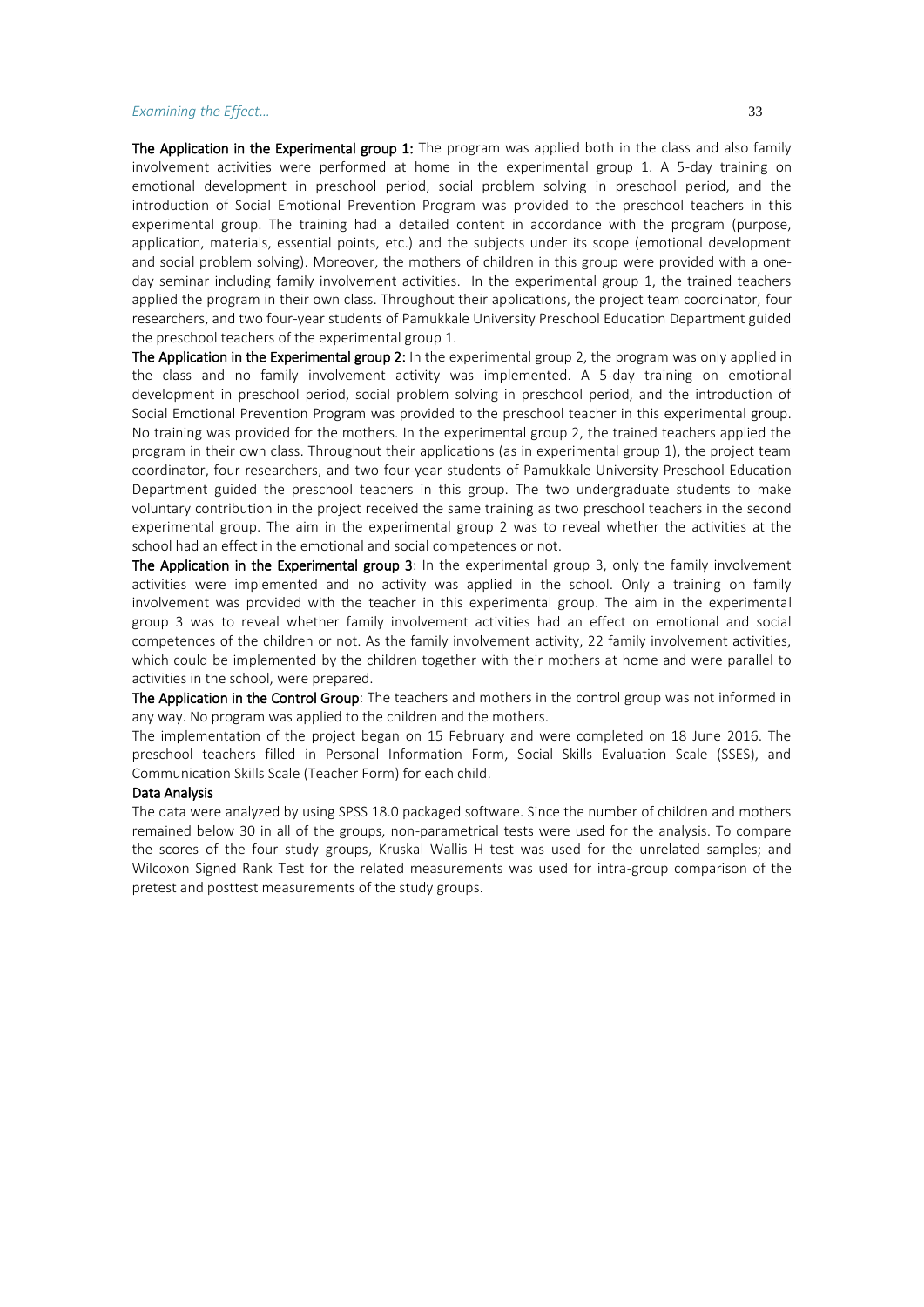# RESULTS

Table 1.

*Results of Kruskal Wallis Test for Pretest Measurements of Social Skill Scores based on Experimental and Control Groups*

| Pretest Measurements for Social Skill Levels |              |           |    |       |      |             |  |  |
|----------------------------------------------|--------------|-----------|----|-------|------|-------------|--|--|
| Study groups                                 | $\mathsf{n}$ | Mean rank | sd | $X^2$ | p    | Significant |  |  |
|                                              |              |           |    |       |      | difference  |  |  |
| Experimental                                 | 25           | 36.18     | 3  | 2.565 | .464 |             |  |  |
| group 1                                      |              |           |    |       |      |             |  |  |
| Experimental                                 | 16           | 41.59     |    |       |      |             |  |  |
| group 2                                      |              |           |    |       |      |             |  |  |
| Experimental                                 | 16           | 43.75     |    |       |      |             |  |  |
| group 3                                      |              |           |    |       |      |             |  |  |
| Control                                      | 26           | 46.77     |    |       |      |             |  |  |

#### Posttest Measurements for Social Skills Levels

| Study groups | n  | Mean rank | sd | $X^2$  | p       | Significant  |
|--------------|----|-----------|----|--------|---------|--------------|
|              |    |           |    |        |         | difference   |
| Experimental | 25 | 61.44     | 3  | 20.615 | $.000*$ | D1-K, D2-K,  |
| group 1      |    |           |    |        |         | D3-K, D1-D2, |
| Experimental | 16 | 46.25     |    |        |         | D1-D3, D2-D3 |
| group 2      |    |           |    |        |         |              |
| Experimental | 16 | 42.12     |    |        |         |              |
| group 3      |    |           |    |        |         |              |
| Control      | 26 | 27.31     |    |        |         |              |

 $*p<.01$ 

According to Table 1, no significant difference was found among the pretest mean scores of experimental and control groups for their social skills  $(X<sup>2</sup>(3) = 2.565, p > .05)$ . On the other hand, there was a significant difference among the posttest measurements of the groups for their social skills. In addition to the significant difference among all the experimental groups and control group in favor of the experimental groups; a significant difference was determined among the experimental groups ( $X^2$ <sub>(3)</sub>=20.615, p<.01). In the posttest measurements, the highest mean rank in terms of social skills was observed in the experimental group 1, which was followed by the experimental group 2, the experimental group 3, and the control group, respectively.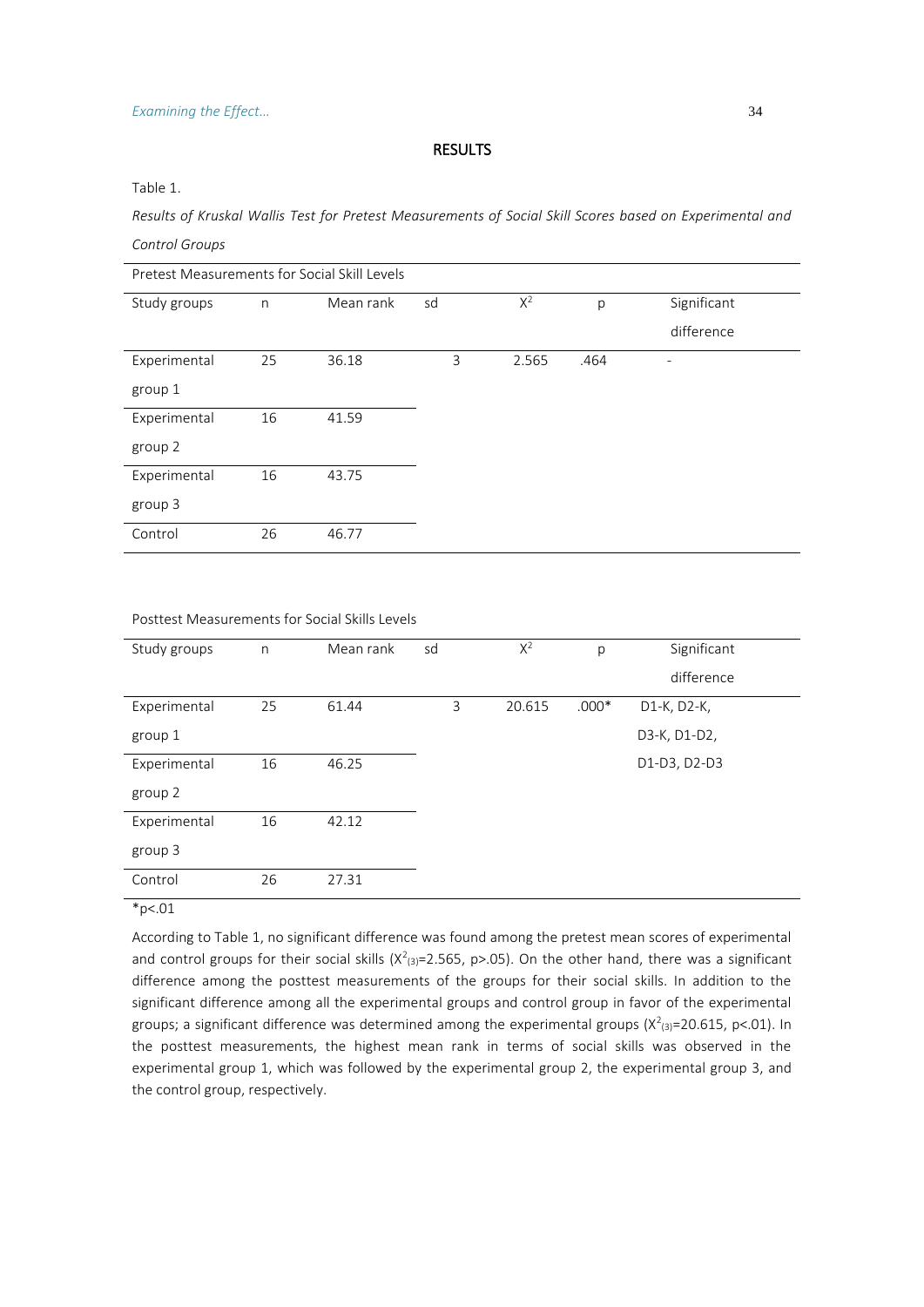Table 2.

*Results of Kruskal Wallis Test for Pretest Measurements of Communication Skill Scores* 

| Pretest Measurements for Communication Skill Levels |    |       |    |       |      |             |  |  |  |
|-----------------------------------------------------|----|-------|----|-------|------|-------------|--|--|--|
| Study groups                                        | n  | Mean  | sd | $X^2$ | p    | Significant |  |  |  |
|                                                     |    | Rank  |    |       |      | difference  |  |  |  |
| Experimental                                        | 25 | 42.62 | 3  | 1.041 | .791 |             |  |  |  |
| group 1                                             |    |       |    |       |      |             |  |  |  |
| Experimental                                        | 16 | 39.38 |    |       |      |             |  |  |  |
| group 2                                             |    |       |    |       |      |             |  |  |  |
| Experimental                                        | 16 | 38.38 |    |       |      |             |  |  |  |
| group 3                                             |    |       |    |       |      |             |  |  |  |
| Control                                             | 26 | 42.25 |    |       |      |             |  |  |  |
|                                                     |    |       |    |       |      |             |  |  |  |

#### Posttest Measurements for Communication Skill Levels

| Study groups        | n  | Mean  | sd | $X^2$  | р       | Significant  |  |
|---------------------|----|-------|----|--------|---------|--------------|--|
|                     |    | Rank  |    |        |         | difference   |  |
| Experimental        | 25 | 59.88 | 3  | 18.608 | $.000*$ | D1-K, D2-K,  |  |
| group 1             |    |       |    |        |         | D3-K, D1-D2, |  |
| Experimental        | 16 | 48.20 |    |        |         | D1-D3, D2-D3 |  |
| group 2             |    |       |    |        |         |              |  |
| Experimental        | 16 | 33.19 |    |        |         |              |  |
| group 3             |    |       |    |        |         |              |  |
| Control             | 26 | 30.19 |    |        |         |              |  |
| $\cdots$ $\sim$ 0.1 |    |       |    |        |         |              |  |

p<.01

In Table 2, no significant difference was found among the pretest mean scores of experimental and control groups for their communication skills  $(X^2_{(3)}=1.041, p>0.05)$ . On the other hand, in the posttest measurements related to the communication skills, there was a significant difference among the groups. In addition to the significant difference among all the experimental groups and control group in favor of the experimental groups; a significant difference was determined among the experimental groups( $X^2$ <sub>(3)</sub>=18.608, p<.01). In the posttest measurements, the highest mean rank in terms of communication skills was observed in the experimental group 1, which was followed by the experimental group 2, the experimental group 3, and the control group, respectively. Table 3.

*Results of Wilcoxon Signed Rank Test for Social and Communication Skill scores of the Experimental group 1*

|               | Social Skill Levels |                                   |                   |      |          |  |  |  |
|---------------|---------------------|-----------------------------------|-------------------|------|----------|--|--|--|
| Posttest-     | n                   | Mean                              | <b>Total Rank</b> | Z    | р        |  |  |  |
| Pretest       |                     | Rank                              |                   |      |          |  |  |  |
| Negative rank | 5                   | 5.80                              | 29.00             | 3.59 | $.000*$  |  |  |  |
| Positive rank | 20                  | 14.80                             | 296.00            |      |          |  |  |  |
| Equal         | 0                   |                                   |                   |      |          |  |  |  |
|               |                     | <b>Communication Skill Levels</b> |                   |      |          |  |  |  |
| Posttest-     | n                   | Mean                              | <b>Total Rank</b> | Z    | р        |  |  |  |
| Pretest       |                     | Rank                              |                   |      |          |  |  |  |
| Negative rank | 9                   | 9.22                              | 83.00             | 2.14 | $.032**$ |  |  |  |
| Positive rank | 16                  | 15.13                             | 242.00            |      |          |  |  |  |
| Equal         | 0                   |                                   |                   |      |          |  |  |  |
|               |                     |                                   |                   |      |          |  |  |  |

 $*p<.01 **p<.05$ 

In Table 3, it was found that there was a significant difference between pretest and posttest scores of the experimental group 1 before and after the program as a result of the measurements made for social skills  $(z= 3.59; p<.01)$  and communication skills  $(z= 2.14; p<.05)$ .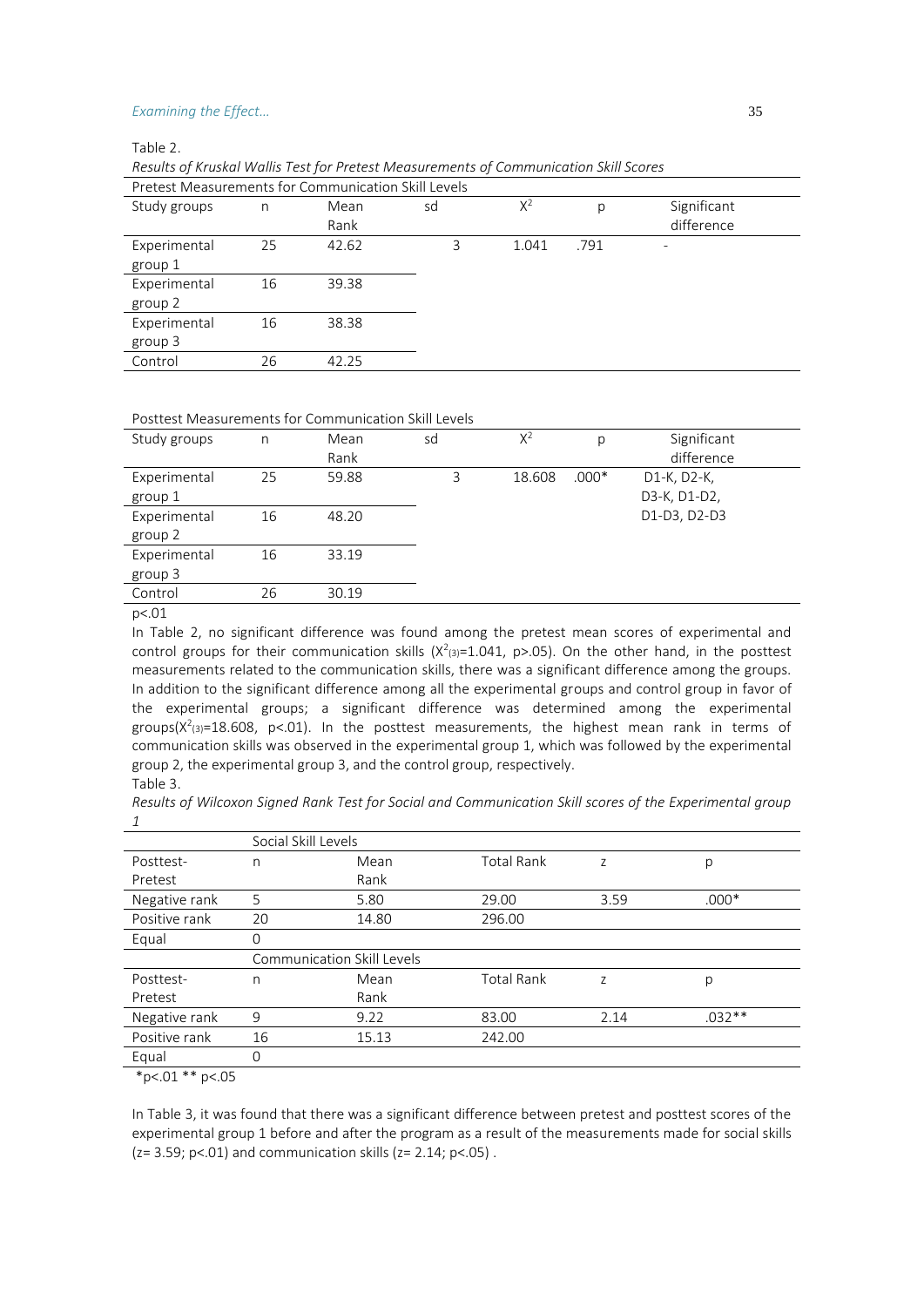Table 4.

*Results of Wilcoxon Signed Rank Test for Social and Communication Skill scores of the Experimental group 2*

|                  | Social Skill Levels               |           |                   |      |         |  |  |  |
|------------------|-----------------------------------|-----------|-------------------|------|---------|--|--|--|
| Posttest-Pretest | n                                 | Mean Rank | <b>Total Rank</b> |      |         |  |  |  |
| Negative rank    | $\mathcal{P}$                     | 9.00      | 18.00             | 2.59 | $.010*$ |  |  |  |
| Positive rank    | 14                                | 8.43      | 118.00            |      |         |  |  |  |
| Equal            |                                   |           |                   |      |         |  |  |  |
|                  | <b>Communication Skill Levels</b> |           |                   |      |         |  |  |  |
| Posttest-Pretest | n                                 | Mean Rank | <b>Total Rank</b> |      |         |  |  |  |
| Negative rank    | 3                                 | 3.33      | 10.00             | 3.00 | $.003*$ |  |  |  |
|                  |                                   |           |                   |      |         |  |  |  |
| Positive rank    | 13                                | 9.69      | 126.00            |      |         |  |  |  |
| Equal            |                                   |           |                   |      |         |  |  |  |

 $*p<05$ 

In Table 4, it was found that there was a significant difference between pretest and posttest scores of the experimental group 2 before and after the program as a result of the measurements made for social skills  $(z= 2.59; p< .05)$  and communication skills  $(z= 3.00; p< .05)$ .

Table 5.

*Results of Wilcoxon Signed Rank Test for Social and Communication Skill scores of the Experimental group 3*

|                  | Social Skill Levels        |           |                   |      |         |  |  |  |
|------------------|----------------------------|-----------|-------------------|------|---------|--|--|--|
| Posttest-Pretest | n                          | Mean Rank | <b>Total Rank</b> |      |         |  |  |  |
| Negative rank    |                            | 11.00     | 22.00             | 2.16 | $.031*$ |  |  |  |
| Positive rank    | 13                         | 7.54      | 98.00             |      |         |  |  |  |
| Equal            |                            |           |                   |      |         |  |  |  |
|                  | Communication Skill Levels |           |                   |      |         |  |  |  |
|                  |                            |           |                   |      |         |  |  |  |
| Posttest-Pretest | n                          | Mean Rank | <b>Total Rank</b> | 7    |         |  |  |  |
| Negative rank    |                            | 9.80      | 49.00             | .62  | .532    |  |  |  |
| Positive rank    | 10                         | 7.10      | 71.00             |      |         |  |  |  |
| Equal            |                            |           |                   |      |         |  |  |  |

 $*p<.05$ 

In Table 5, it was found that there was a significant difference between pretest and posttest scores of the experimental group 3 before and after the program as a result of the measurements made for social skills  $(z= 2.16; p<05)$ . In the same table, it was observed that there was no significant difference between pretest and posttest measurements in terms of the variable of communication skills (z= .62; p>.05).

Table 6.

*Results of Wilcoxon Signed Rank Test for Social and Communication Skill scores of Control Group*

|                  | Social Skill Levels               |           |                   |      |         |  |  |  |
|------------------|-----------------------------------|-----------|-------------------|------|---------|--|--|--|
| Posttest-Pretest | n                                 | Mean Rank | <b>Total Rank</b> |      |         |  |  |  |
| Negative rank    | 12                                | 13.21     | 158.50            | 1.99 | $.046*$ |  |  |  |
| Positive rank    | 8                                 | 6.44      | 51.50             |      |         |  |  |  |
| Equal            | 6                                 |           |                   |      |         |  |  |  |
|                  | <b>Communication Skill Levels</b> |           |                   |      |         |  |  |  |
| Posttest-Pretest | n                                 | Mean Rank | <b>Total Rank</b> |      |         |  |  |  |
| Negative rank    | 16                                | 14.97     | 239.50            | 1.63 | .104    |  |  |  |
| Positive rank    | 10                                | 11.15     | 111.50            |      |         |  |  |  |
| Equal            | 0                                 |           |                   |      |         |  |  |  |

In Table 6, it was found that there was a significant difference between pretest and posttest scores of the control group before and after the program as a result of the measurements made for social skills  $(z=$ 1.99; p<.05). In the same table, it was observed that there was no significant difference between pretest and posttest measurements in terms of the variable of communication skills (z= 1.63; p>.05).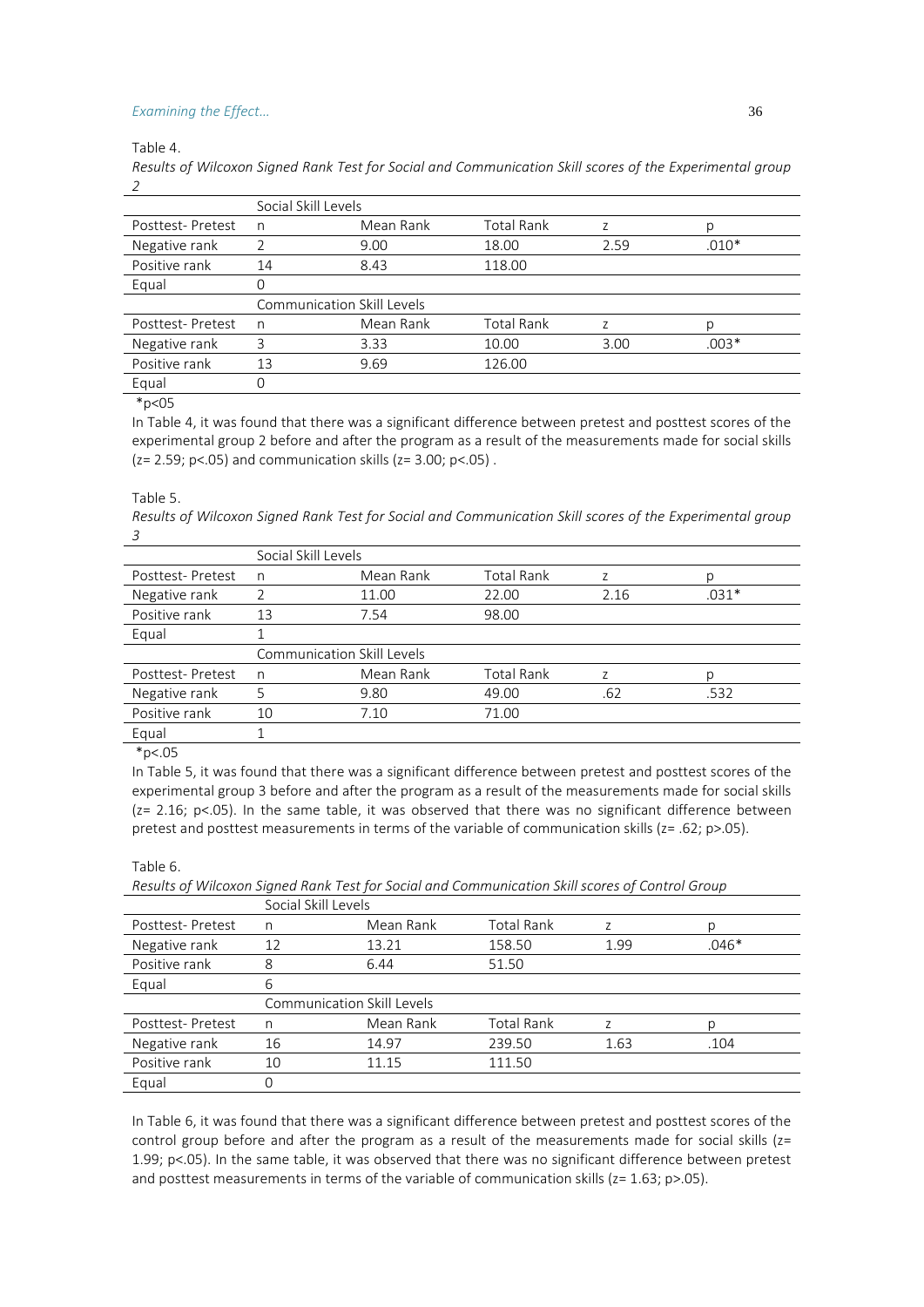# DISCUSSION & CONCLUSION

In this study, examining the effect of Social-Emotional Prevention Program on social and communication skills of 4-6 year-old children, who attended preschool education and had families with low socioeconomic level, the applications made to the children in the experimental groups led significant improvements in their social and communication skills compared to the control group. In the study conducted by the program developer Stefan (2012) in Romania, significant improvements were observed in social competence. The programs carried out abroad such as Fun Friends, PATHS, Strong Start and Incredible Years have led to significant improvements in social competences and social interactions of the children (Domitrovich, Cortes and Greenberg, 2007; Kramer, Caldarella, Christensen and Shatzer, 2010; Pahl and Barrett, 2007; Webster-Stratton and Reid, 2004). In a study conducted with the disadvantaged 101 immigrant families and their children in the age group of 3-5 years, who did not attend the preschool education, in Australia, the families were informed about the family involvement activities such as home visits, group meetings and many other matters especially child education. Their questions were answered with one-to-one interviews. At the end of the program, there was an increase in the rate of starting the preschool education in children and the day time the families spent with their children (Grace, Boews & Elcombe, 2014). In the United States of America, six disadvantaged 6 year-old children (of migrated multichild low-income families) attended a kindergarten, where Head Start Program was applied, with their parents for one year. At the end of one-year preschool education, it was revealed that significant improvements were observed in children's social competences (Clay, 1995).

Families are more involved in the education process through their family involvement studies and they can monitor the development of their children more consciously. During this process, parents can spend more time with their children, produce more strategies about their education and have an increased motivation for education (Eccles & Harold, 1993). In a study conducted with 53 families in Thailand (Tulunanda, 1999), it was determined that the increase in quality time parents spent with their children affected positively mother-father-child relationships, decreased disciplinary problems, and had a positive effect on social skills of children in the school.

The programs prepared by Turkish researchers have increased social skills of children (Alp, 2016; Aslan, 2008; Ekinci Vural, 2006; Göktaş, 2015; Özdemir Topaloğlu, 2013; Polat and Dilli, 2015; Uysal and Kaya Balkan, 2015). This has suggested that the programs developed for children with social-emotional incompetence are useful for increasing social competences and communication skills of children.

Additionally, the most effective one among all the applications was the social-emotional prevention program and family involvement activities applied to children. The second important improvement was observed in the children for whom only social-emotional prevention program was applied, and the third one was observed in the group where only family involvement was applied. As a model to their children, parents play an important role in their social-emotional development through their interactions with their children (Kandır and Alpan, 2008). Therefore, family involvement is significant in increasing the parental competences. In fact, in the Social Skills Education program applied by Göktaş (2015) to improve the social skills of 4-5 year-old children, the greatest improvement was observed in the application of family involvement program; on the other hand, the second major improvement was determined in the children for whom only the program was applied, and the third one was observed in the group where only family involvement was applied. As is seen, family involvement affected the effect of the program applied to the children. Besides, family involvement programs have a long-lasting effect (Webster-Stratton and Hammond, 1997).

A significant result of the study revealed that even the family involvement alone could lead to an increase in social and communication skills of the children. Training programs applied by Sayın (2014) and Yalçın (2013) to the mothers with preschool children increased the social competence of the children and also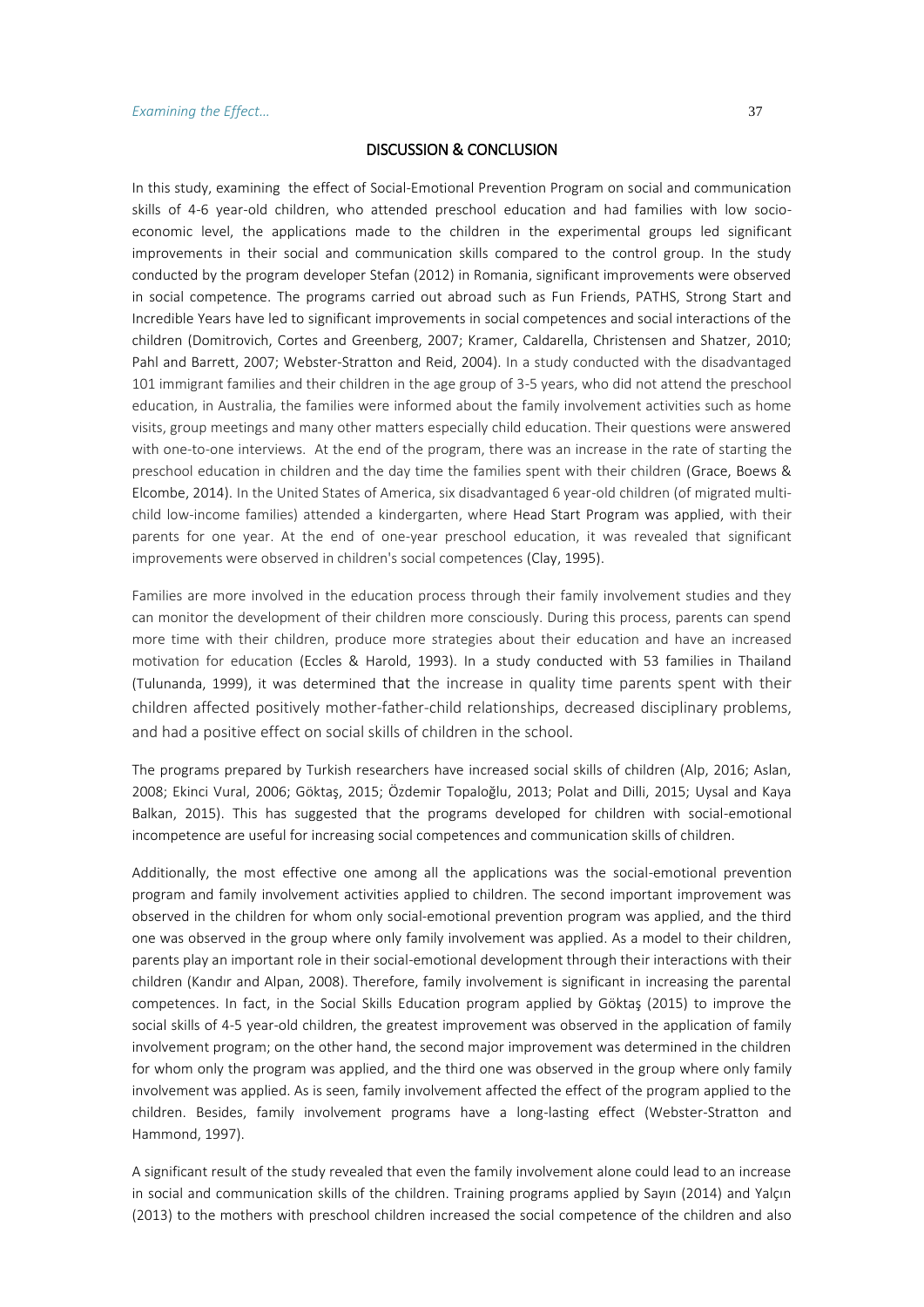decreased the family communication problems. This result supports the result indicating that motherchildren relationships and the family stress are an indicator for the social-emotional competence of the child (Schmidt, Demulder and Denham, 2002). Such programs should be also included in undergraduate programs of preschool teaching and child development. The fact that 46% of the preschool teachers do not have sufficient knowledge about behavioral problems (Yumuş, 2013) and the university instructors have stated they give less education on this matter shows the importance of this situation (Hemmeter, Santos and Ostrosky, 2008).

In this study, no application was carried out in the control group; however, an increase was observed in their social skill scores. This can be associated with the effect of preschool education. Preschool education programs are programs prepared for developing social and emotional skills of children along with their cognitive, motor, self-care, and language skills. Therefore, the increase observed in the social skills of the control group was associated with the effect of preschool education.

Some suggestions can be made for the future studies in line with the limitations of this study. In this study, the Social Emotional Prevention Program developed by Stefan (2012) was used. This program and the other programs applied abroad can be compared in terms of their effectiveness. The program manual can be distributed to the teachers working in disadvantageous regions and their in-service training activities can be planned for the purpose of preventing the social-emotional incompetence of the children. Applied courses on methods for coping with the behavioral problems should be provided to the candidate teachers at universities. It is also suggested to provide in-service trainings for developing social and emotional competence to teachers, to provide families with seminars on how they would support social and emotional competence of children, to perform regularly family involvement activities for improving social and emotional competence, to develop measurement tools for determining social and emotional competence of preschool children, to conduct studies on this subject, and to identify which variables are able to affect social and emotional competence of young children.

#### References

- Alp, H. (2016). Okul öncesi dönemdeki çocukların saldırgan davranışları ve sosyalleşme süreçlerine akran eğitimi ve oyun etkinliklerinin etkisi. *International Journal of Social Sciences and Education Research*, 2(2):788-813.
- Aslan, E. (2008). *Drama temelli sosyal beceri eğitiminin 6 yaş çocuklarının sosyal ilişkiler ve işbirliği davranışlarına etkisi*. Yayımlanmamış yüksek lisans tezi. Aydın: Adnan Menderes Üniversitesi
- Avcıoğlu, H. (2007). Sosyal becerileri değerlendirme ölçeğinin geçerlilik güvenilirlik çalışması (4-6 yaş). *Abant İzzet Baysal Eğitim Fakültesi Dergisi*, 7(2): 93-103.
- Brauner, C. B., & Stephens, C. B. (2006). Estimating the prevalence of early childhood serious emotional/behavioral disorders: Challenges and recommendations. *Public Health Reports*, 121(3): 303-310.
- Büyüköztürk, S. (2007). *Sosyal bilimler için veri analizi el kitabı* (8. Baskı). Ankara: PegemA Yayıncılık.
- Clay, C. D. (1995). *A qualitative study of the social competence of at-risk native American children during their transition from an Indian Head Start Program to a public school kindergarten*. Unpublished doctoral dissertation. USA: University of Denver.
- Domitrovich, C. E., Cortes, R. C., & Greenberg, M. T. (2007). Improving young children's social and emotional competence: A randomized trial of the preschool "PATHS" curriculum. *The Journal of Primary Prevention*, 28(2), 67-91.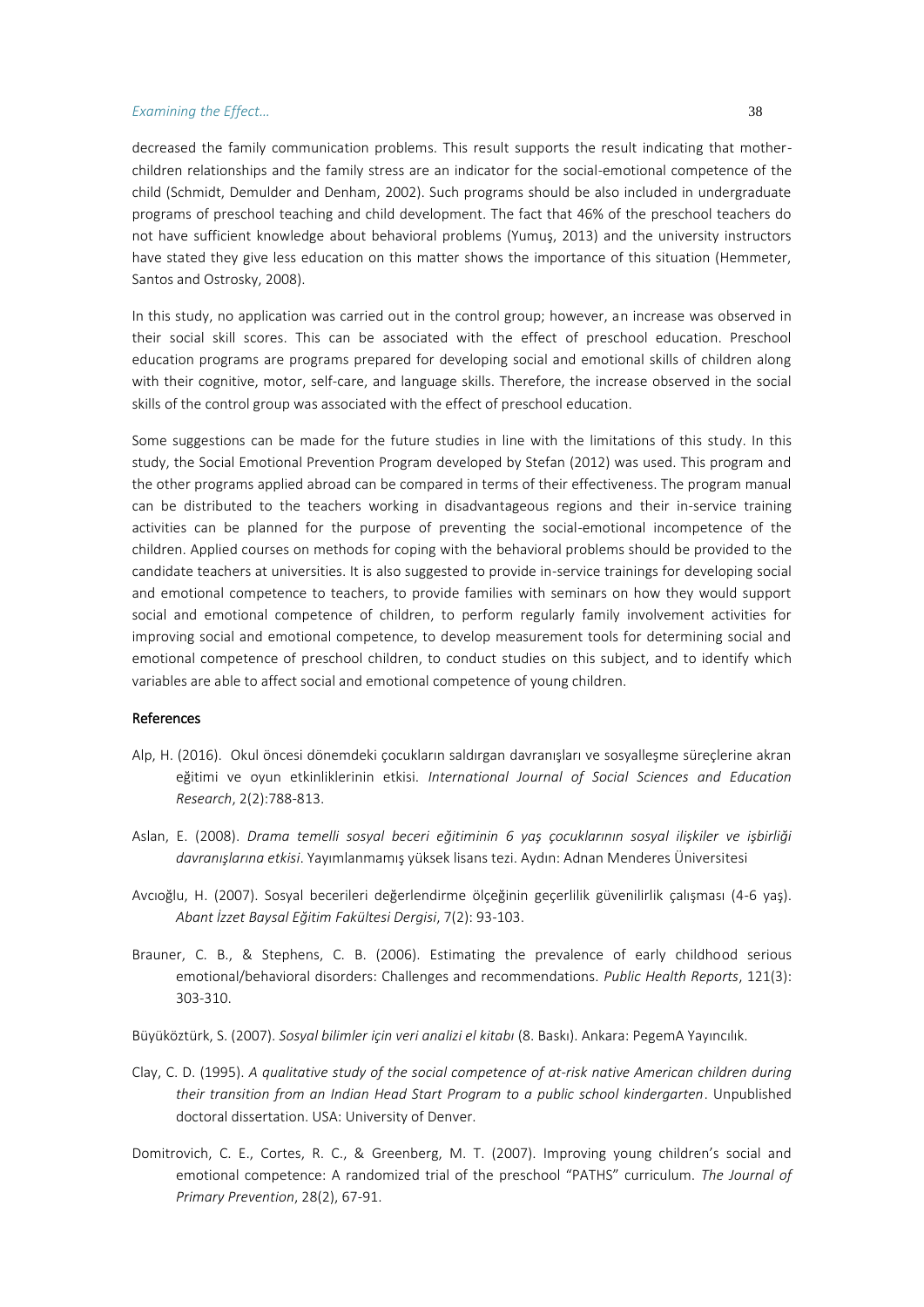- Eccles, J. S., & Harold, D. H. (1993). Parent-school involvement during the early adolescent years. *Teachers College Record*, 94: 568–87.
- Ekiz, D. (2003). *Eğitimde araştırma yöntem ve metotlarına giriş: Nitel, nicel ve eleştirel kuram metodolojileri*. Ankara: Anı Yayıncılık.
- Elias, M. J., Parker, S. J., Kash, V. M., Weissberg, R. P., & O'Brien, M. U. (2008). Social and emotional learning, moral education, and character education. In L. Nucci & D. Narvaez (Eds.), *Handbook of moral education* (pp.1017-1032). Mahwah, NJ: Lawrence Erlbaum Associates.
- Ekinci-Vural, D. (2006). *Okul öncesi eğitim programındaki duyuşsal ve sosyal becerilere yönelik hedeflere uygun olarak hazırlanan aile katılımlı sosyal beceri eğitim programının çocuklarda sosyal becerilerin gelişimine etkisi*. Yayımlanmamış yüksek lisans tezi, İzmir: Dokuz Eylül Üniversitesi.
- Grace, R., Boews, J., & Elcombe, E. (2014). Child participation and family engagement with early childhood education and care services in disadvantaged Australian communities. *International Journal of Early Childhood*. 46: 271-298.
- Gülay Ogelman, H. (2017). *Okul öncesi dönemde akran ilişkileri* (3. baskı). Ankara: Eğiten Kitap.
- Göktaş, İ. (2015). *Aile katılımı ve sosyal beceri eğitimi programlarının tek başına ve birlikte 4-5 yaş çocuklarının sosyal becerileri ve anne-çocuk ilişkileri üzerindeki etkisinin incelenmesi*. Yayımlanmamış yüksek lisans tezi, Denizli: Pamukkale Üniversitesi.
- Hemmeter, M. L., Santos, R. M., & Ostrosky, M. M. (2008). Preparing early childhood educators to address young children's social-emotional development and challenging behavior: A survey of higher education programs in nine states. *Journal of Early Intervention*, 30(4): 321-340.
- Kam, C., Greenberg, M. T., & Kusché, C. A. (2004). Sustained effects of the PATHS curriculum on the social and psychological adjustment of children in special education. *Journal of Emotional and Behavioral Disorders,* 12 (2): 66–78.
- Kandır, A. ve Alpan, Y. (2008). Okul öncesi dönemde sosyal-duygusal gelişime anne-baba davranışlarının etkisi. Aile ve Toplum, 4(14): 33-38.
- Karasar, N. (2006). *Bilimsel araştırma yöntemi: Kavramlar, ilkeler, teknikler* (16.baskı). Ankara: Nobel Yayınları.
- Kramer, T., J., Caldarella, P., Christensen, L., & Shatzer, R. H. (2010). Social-emotional learning in kindergarten classrooms: Evaluation of the Strong Start curriculum. *Early Childhood Education Journal,* 37 (4): 33-39.
- Merrell, K. W. (1996). Social-emotional problems in early childhood: New directions in conceptualization, assessment, and treatment. *Education and Treatment of Children*, 19(4): 458-473.
- Önder, A., Dağal, A. B. ve Şallı, D. (2015). 5-6 yaş çocukları için iletişim becerileri ölçeği geçerlik-güvenirlik çalışması. *Eğitim ve Öğretim Araştırmaları Dergisi*, 1(4): 1-13.
- Özdemir-Topaloğlu, A. (2013). *Etkinlik Temelli Sosyal Beceri Eğitimi'nin çocukların akran ilişkilerine etkisi*, Yayımlanmamış doktora tezi, Konya: Selçuk Üniversitesi.
- Pahl, K. M., & Barrett, P. M. (2007). The development of social–emotional competence in preschool-aged children: An introduction to the Fun FRIENDS program. *Australian Journal of Guidance & Counselling*, 17(1): 81–90.